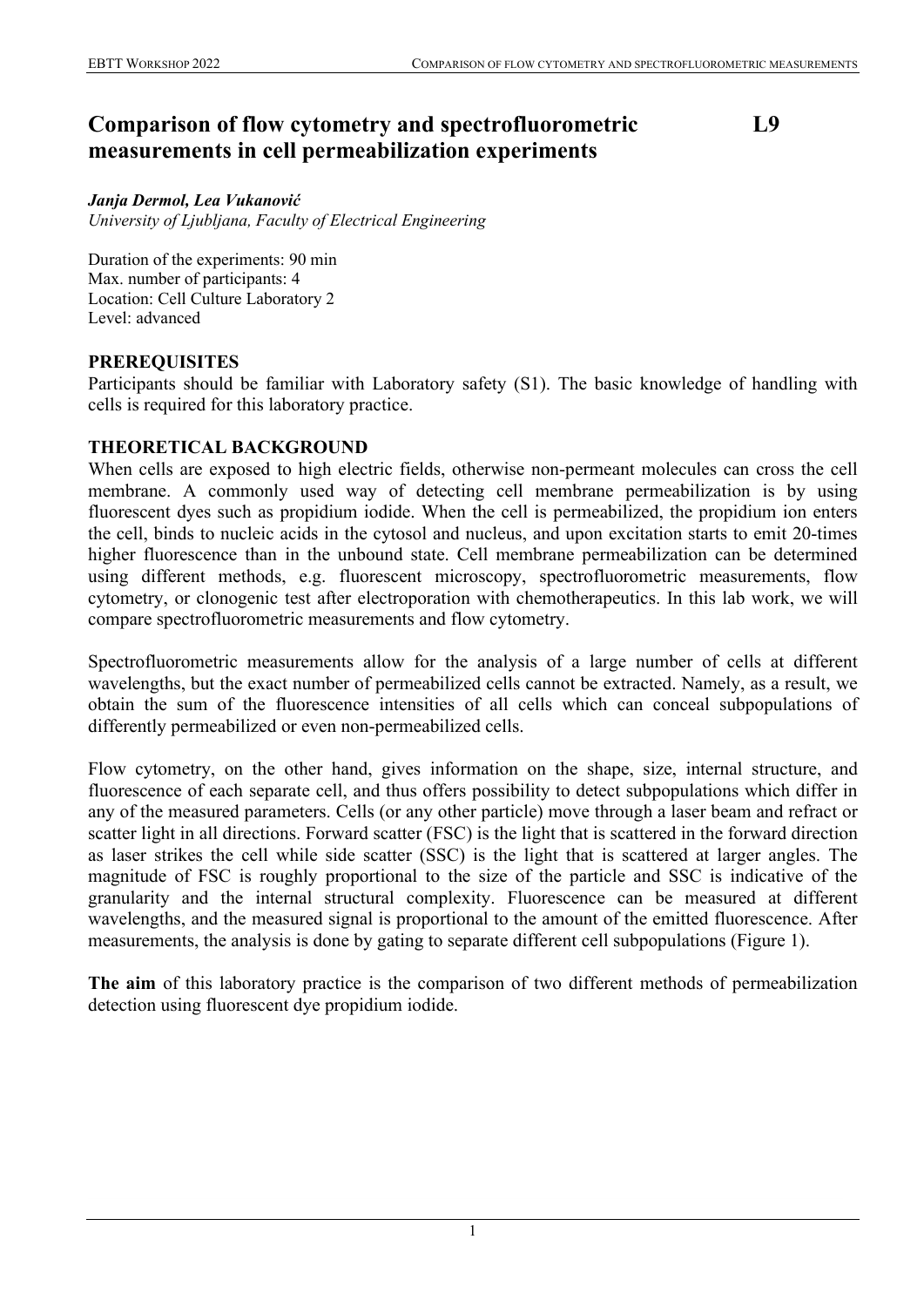### **EXPERIMENT**

We compare the fluorescence detected by flow cytometry (Life Technologies, Attune NxT, USA) and by the spectrofluorometer (Tecan Infinite 200, Tecan, Austria) after standard electroporation protocol (8, 100 μs pulses of different voltage applied at 1 Hz). To apply the pulses, we use the Gemini X2 electroporator (Harvard apparatus BTX, USA), and we monitor the pulses by an oscilloscope and current probe (both LeCroy, USA).



**Figure 1:** The analysis of the permeabilization data obtained by flow cytometry measurements in the software FlowJo (TreeStar, USA). Left: the viable cells are determined from the FSC-A and SSC-A dot diagram by gating. Right: histogram of measured fluorescence for control and pulsed cells. After electroporation, the cell fluorescence shifts for two decades which allows the discrimination between permeabilized and non-permeabilized cells. The peak at 10<sup>4</sup> are the dead and/or irreversibly permeabilized cells.

## **Protocol:**

The experiments are performed on Chinese Hamster Ovary (CHO) cells. First, cells are detached by 10x trypsin-EDTA (Sigma-Aldrich, Germany), diluted 1:9 in Hank's basal salt solution (Sigma-Aldrich, Germany). Then, they are centrifuged (180g, 21°C, 5 min), the supernatant is removed and replaced with the low-conductivity KPB buffer (10 mM  $KH_2PO_4/K_2HPO_4$ , 1 mM  $MgCl_2$ , 250 mM sucrose) in concentration  $10^7$  cells/ml. 100 µl of cell suspension is dispensed in 1.5 ml microcentrifuge tubes (Isolab, Germany). Immediately before pulse application, 10 μl of 1.5 mM propidium iodide (Life Technologies, USA) is added to the tube. Then, 100 μl of cell suspension with propidium iodide is pipetted between 2 mm stainless-steel electrodes. Using Gemini X2 electroporator, 8, 100 μs pulses of different voltage at 1 Hz are applied. After the pulse application, 80 μl of cell suspension is transferred from between the electrodes to a new 1.5 ml tube. Two minutes after pulse application, the sample is centrifuged (1 min, 2000g, room temperature), the supernatant is removed and replaced by 500 μl of KPB buffer. The change of the buffer stops propidium influx in the cells and allows us to compare different parameters at the same time point. From each tube, 100 μl of the cell suspension is transferred to a 96-well plate in triplicates. 100 μl of the cell suspension is transferred to a 5 ml tube. Then, the protocol is repeated for the next sample. When all samples are prepared, we start with the measurements.

First, the fluorescence intensity is determined spectrofluorimetrically. We set the appropriate excitation (535 nm) and emission (617 nm) wavelengths. We measure at an optimal gain which prevents from signal saturation. The optimal gain is automatically determined by the software based on sensor sensitivity and the maximum signal intensity we are measuring. The average fluorescence intensity is calculated for each voltage from the triplicates. We plot the fluorescence intensity in dependence on the applied voltage.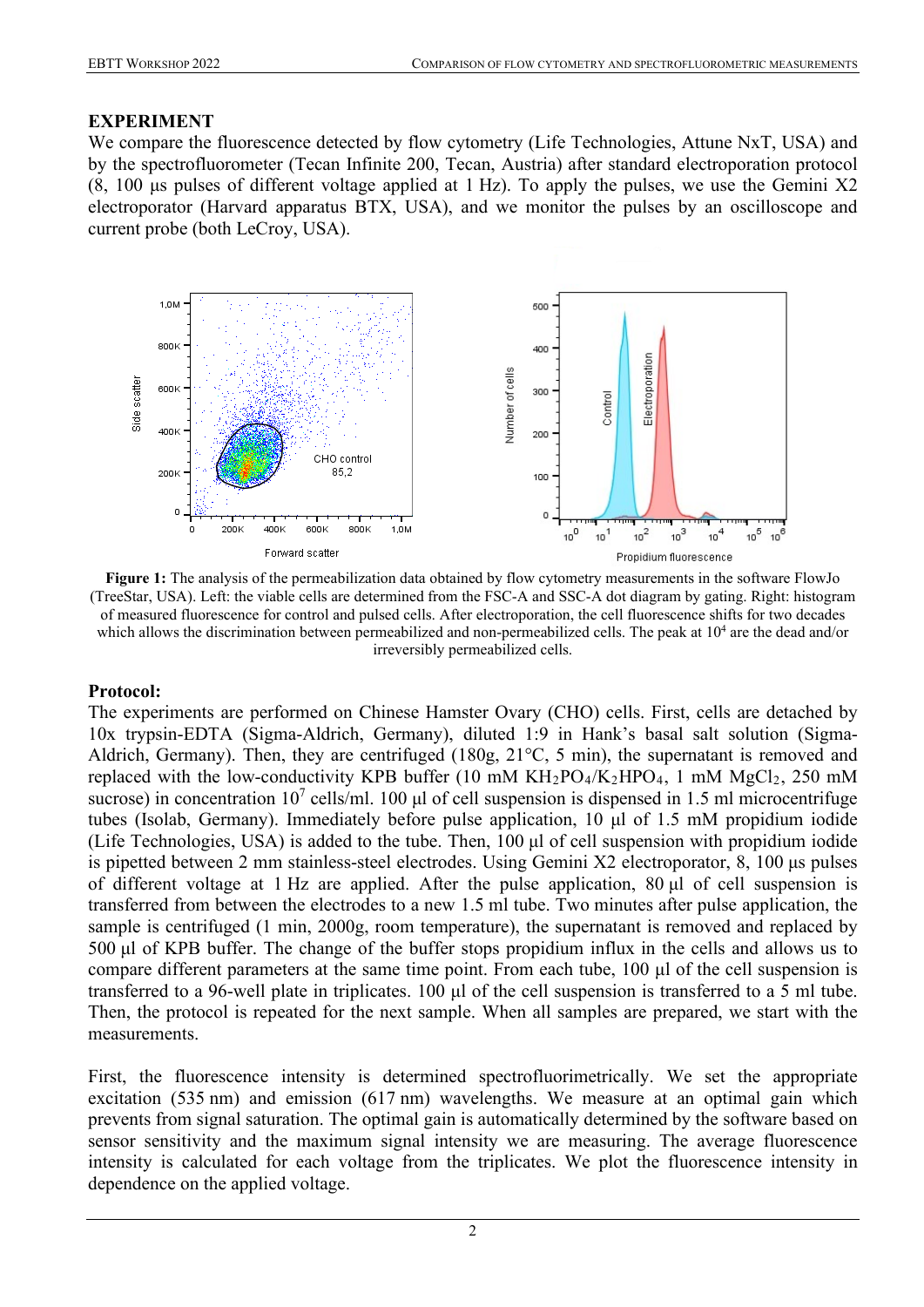Second, we determine the number of fluorescent cells by flow cytometry. On the control cells, we set up the optimal measuring parameters at the lowest flow rate (12.5 μl/min). When optimal parameters are determined, we measure 10,000 events for each voltage with higher flow rate (200 μl/min). By gating, living cells and the percentage of permeabilized cells are determined for each voltage. We plot the cell permeabilization in dependence on the applied voltage for both measurements (spectrofluorometric and flow cytometry) and compare the results.

### **FURTHER READING:**

Kotnik T, Maček Lebar A, Miklavčič D, Mir, LM. Evaluation of cell membrane electropermeabilization by means of nonpermeant cytotoxic agent. Biotechniques. 2000;28**:** 921–926.

Marjanovič I, Kandušer M, Miklavčič D, Keber MM, Pavlin M. Comparison of Flow Cytometry, Fluorescence Microscopy and Spectrofluorometry for Analysis of Gene Electrotransfer Efficiency. J Membr Biol. 2014;247: 1259–1267. doi:10.1007/s00232-014- 9714-4

Michie, J., Janssens, D., Cilliers, J., Smit, B. J., Böhm, L. Assessment of electroporation by flow cytometry. Cytometry 2000:41: 96–101. Rols MP, Teissié J. Flow cytometry quantification of electropermeabilization. Methods Mol Biol Clifton NJ. 1998;91: 141–147. Shapiro, H. M. *Practical flow cytometry*. (Wiley-Liss, 2003).

### **NOTES & RESULTS**

| Voltage $(V)$        | 100 | 150 | 200 | 250 | 0 and 250 |
|----------------------|-----|-----|-----|-----|-----------|
| Fluorescence         |     |     |     |     |           |
| intensity as         |     |     |     |     |           |
| measured with        |     |     |     |     |           |
| spectrofluorometer   |     |     |     |     |           |
| (a.u.)               |     |     |     |     |           |
| Percentage of        |     |     |     |     |           |
| fluorescent cells as |     |     |     |     |           |
| determined by the    |     |     |     |     |           |
| flow cytometry       |     |     |     |     |           |
| $\frac{1}{2}$        |     |     |     |     |           |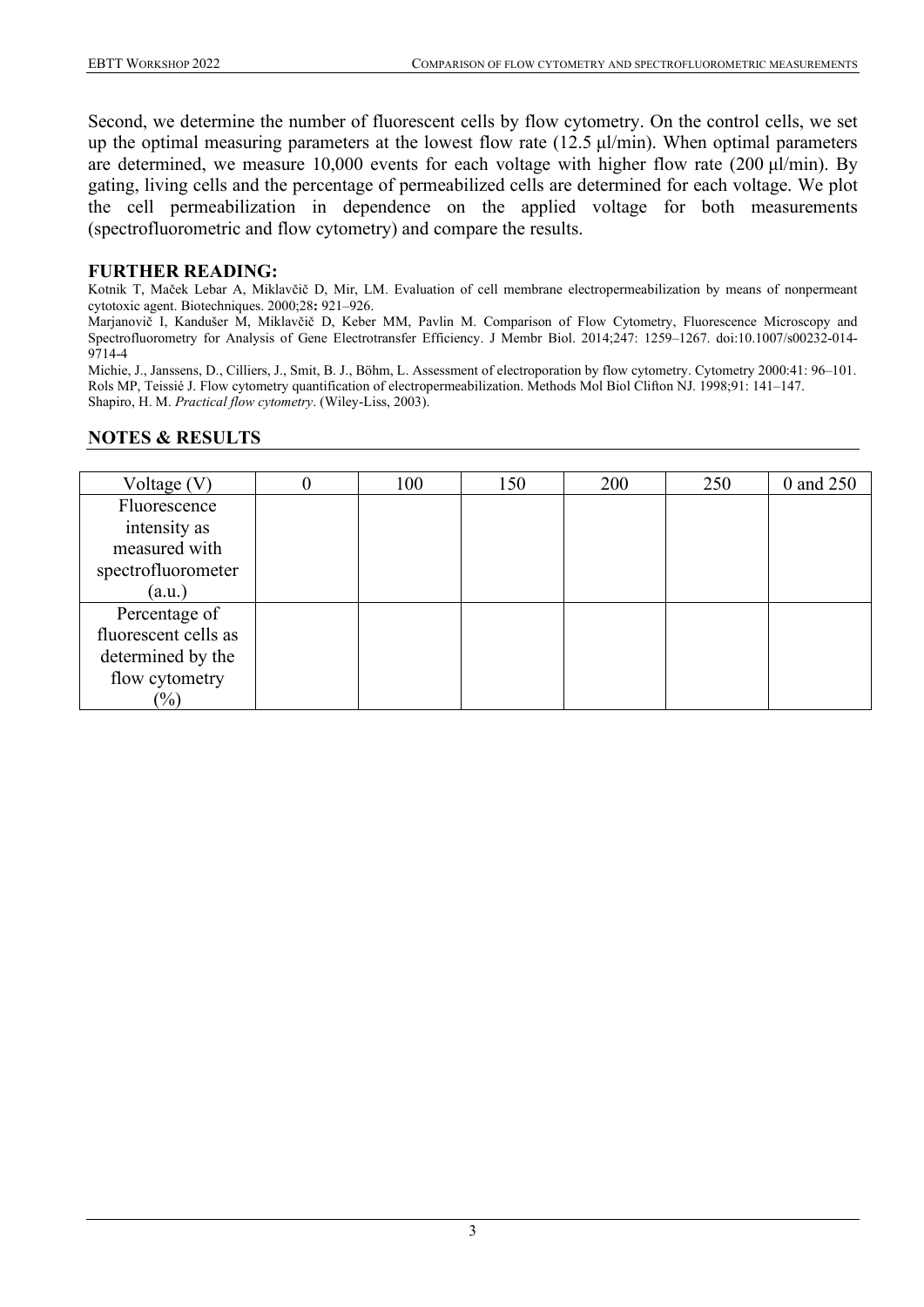# **NOTES & RESULTS**